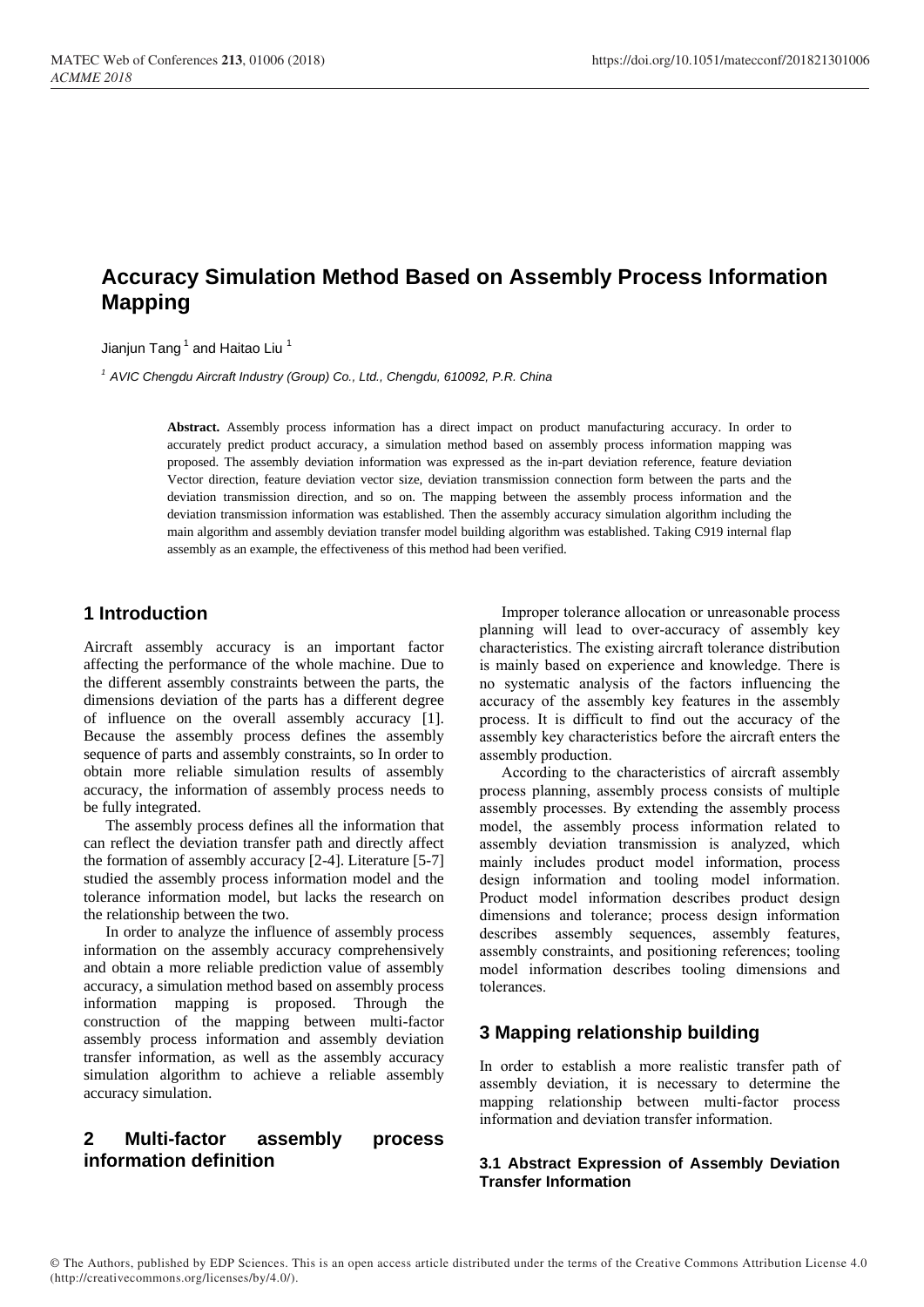Assembly deviation transmission refers to the assembly deviation along the direction of deviation transmission to reach the key characteristics of the assembly process nodes. Assembly deviations are propagated once at each deviation transfer node. Deviations are mainly composed of two parts: the own deviation of the node and the variation deviation of the previous node. Deviation can be expressed as

$$
T_{i+1} = a_i \cdot T_i + t_{i+1} \tag{1}
$$

Where:

 $T_i$  said the previous node's deviation value;

 $a_i$  represents the coefficient of variation transmitted

by  $T_i$  to the next node, which is determined by the deviation transfer path;

 $t_{i+1}$  indicates the own deviation value of this node;

 $T_{i+1}$  indicates the deviation value formed by this node.



Assembly deviation transfer information abstract expression as shown in Fig. 1. Aircraft assembly process is generally located by the tooling, so the initial node of assembly deviation transmission is positioning tooling node. The assembly deviation transfer process mainly passes two types of deviations: the deviations introduced by this node and the deviations introduced before this node. Within each deviation transfer node, the deviation is transmitted in a certain deviation transfer path, which must go through the in-part deviation reference, which is generally the part positioning reference. The path of deviation transmission is determined by the design dimensional information of the part, which mainly contains the information of three-dimensional vector size and direction.

Assembly deviation transfer information is affected by product design information and process information. And they have corresponding relationships. By discussing the mapping relationship between the assembly process information and the deviation transfer information, a more reliable deviation transfer path can be obtained, which is the basis of the assembly accuracy simulation.

#### **3.2 The Mapping Relationship for Assembly Deviation Transfer**

According to the analysis of pheromone information of assembly deviation transmission, the assembly deviation transmission model mainly includes five types of information: in-component deviation reference standard, characteristic deviation vector direction, characteristic deviation vector size, deviation transmission connection form between parts and deviation transmission direction. These five types of information have one-to-one correspondence with the positioning datum, assembly characteristic, design tolerance, assembly constraint and assembly sequence in MBOM, as shown in Fig. 2.

### **4 Assembly accuracy simulation based on Monte Carlo**

Through the assembly accuracy simulation can fully analyze the assembly process on the accuracy of key features. Before actual assembly and assembly, the input condition of assembly accuracy simulation is the design tolerance zone. How to divide the design tolerance zone into a set of effective deviation values is a prerequisite for assembly simulation. The use of Monte Carlo algorithm can effectively solve the above problems.

The simulation of assembly accuracy based on Monte Carlo algorithm is shown in Fig. 3. The main work includes building the assembly deviation transfer model and setting the correlation value of the Monte Carlo algorithm. The main steps of the algorithm are as follows:

Step 1: Determine the key features that need to be simulated, using this as a basis to resolve the associated assembly units, thereby reducing the amount of computation;

Step 2: Determine if the corresponding assembly deviation transfer model has been constructed

If Yes Jumping to step 3 to continue execution;

If No Jumping to assembly deviation transfer model building algorithm;

Step 3: Define the number of deviation samples n, setting  $n = 5000$ ;

Step 4: Enter the tolerance field for all relevant features, and use the random number generation principle to generate a deviation random sample matrix of key features;

Step 5: Calculate the distribution of the simulation results and determine whether the deviation within  $\pm$  3 σ is out of tolerance;

If No Then come to meet the accuracy requirements of the results;

If Yes The assembly process need to be optimized.

Assembly deviation transfer model building algorithm specific steps are as follows: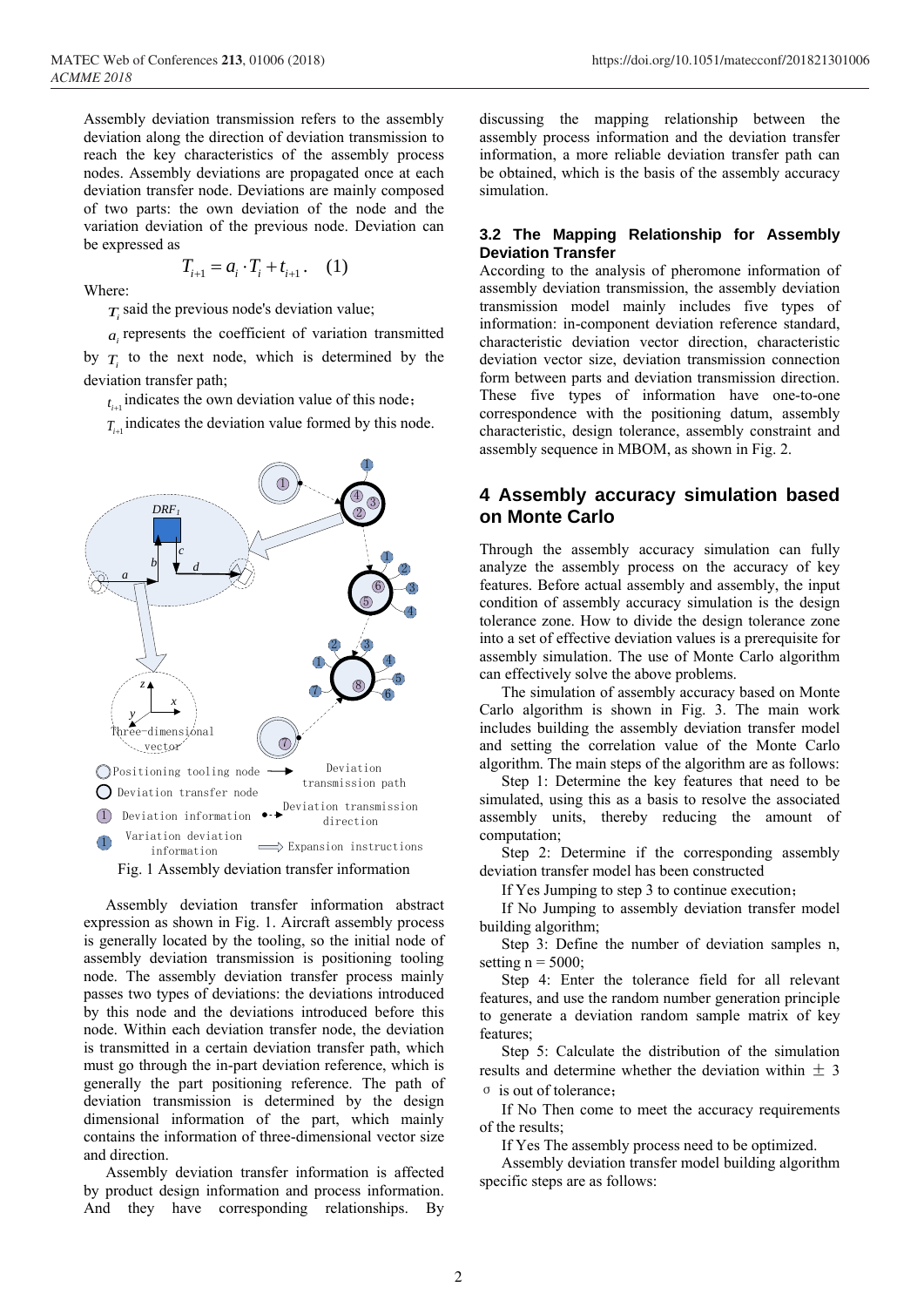Step 1: Analyze the assembly constraints, the associated assembly features and positioning features in the corresponding assembly unit;

Step 2: Build the deviation reference base on the location feature;

Step 3: The characteristics and the direction of the deviation transmission are expressed by vectors;

Step 4: In the corresponding assembly unit, according to the assembly constraints to build the relationship between the parts of the deviation transfer connection.

Step 5: Return to the main algorithm.





Fig. 3 Assembly Accuracy Simulation Based on Monte Carlo Algorithm